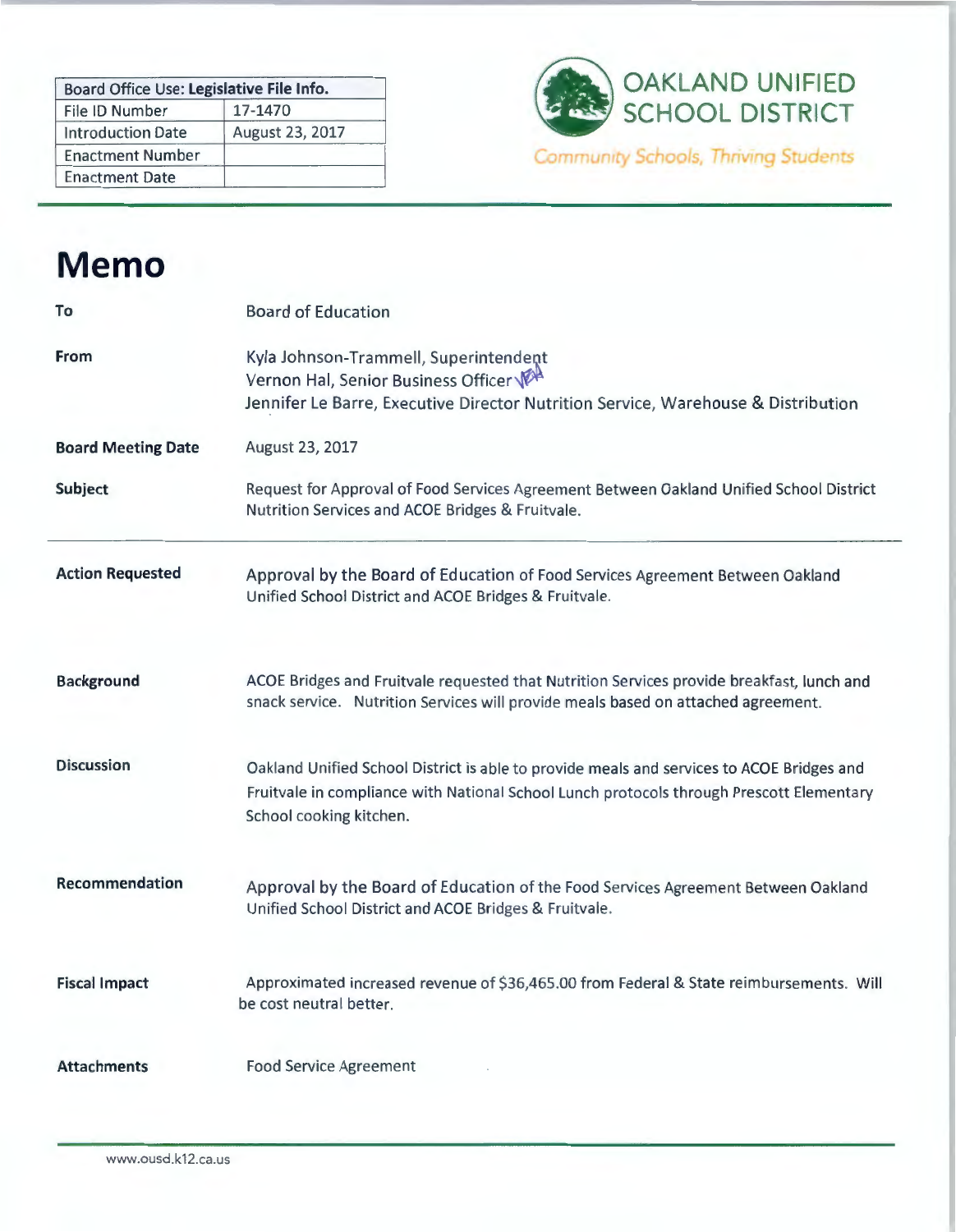B *1~,* tY---) **School Nutrition Programs September 2002** 

## **FOOD SERVICE AGREEMENT**

| Vendor Number:<br>6125-00 |
|---------------------------|
|                           |

| <b>Receiving Sponsor:</b><br>ACOE Bridges & Fruitvale |                |  |
|-------------------------------------------------------|----------------|--|
| Agreement Number:                                     | Vendor Number: |  |
| N/A                                                   | N/A            |  |
|                                                       |                |  |

This Agreement, executed in duplicate and entered into on (date)  $\frac{\partial u}{\partial y}$ ,  $\frac{\partial v}{\partial z}$  between the Administering Sponsor, hereinafter referred to as School Food Authority (SFA), and the receiving sponsor, ACOE Bridges & Fruitvale, hereinafter referred to as ACOE Bridges & Fruitvale created for the purpose of providing: (check  $\boxtimes$  all that apply)

- X Lunches under the National School Lunch Program
- X Breakfasts under the National School Lunch Program
- X PM Snacks under the Child & Adult Care Food Program or National School Lunch Program
- X Suppers under the Child & Adult Care Food Program

## **It is hereby agreed that:**

- (1) The SFA will represent the ACOE BRIDGES & FRUITVALE as the Child Nutrition Program "Sponsor" and will claim reimbursement from the California Department of Education for all meals served to children enrolled in the ACOE BRIDGES & FRUITVALE. Reimbursement will be claimed at the rate of one breakfast/lunch/snack per child per day, only for complete meals/snacks counted at the point of service, and according to each child's eligibility category.
- (2) Once approved by the California Department of Education, this agreement will automatically renew on an annual basis unless terminated. Either party may terminate this agreement for cause upon ten days written notice. Either party may also terminate this agreement without cause by giving written notice by June 1 proceeding the upcoming school year. Notice of termination will be provided in writing to the California Department of Education, Nutrition Services Division and the SFA.
- (3) The SFA will conduct the free and reduced-price application process, including the review, and approval of applications for the sites belonging to ACOE BRIDGES & FRUITVALE. ACOE BRIDGES & FRUITVALE will collect these meal applications between July 1<sup>st</sup> and October 15<sup>th</sup> each year. Completed meal applications must be submitted to the SFA no later than October 16<sup>th</sup> of each year, or closest business day. However, meal applications will be submitted and processed throughout the school year.
- (4) ACOE Bridges & Fruitvale shall provide SFA a list of directly certified students from CALPADS. Student list shall be emailed to Flynn.ing@ousd.org and Sample Food Service Agreement Page 1 MB 02-112 August 2002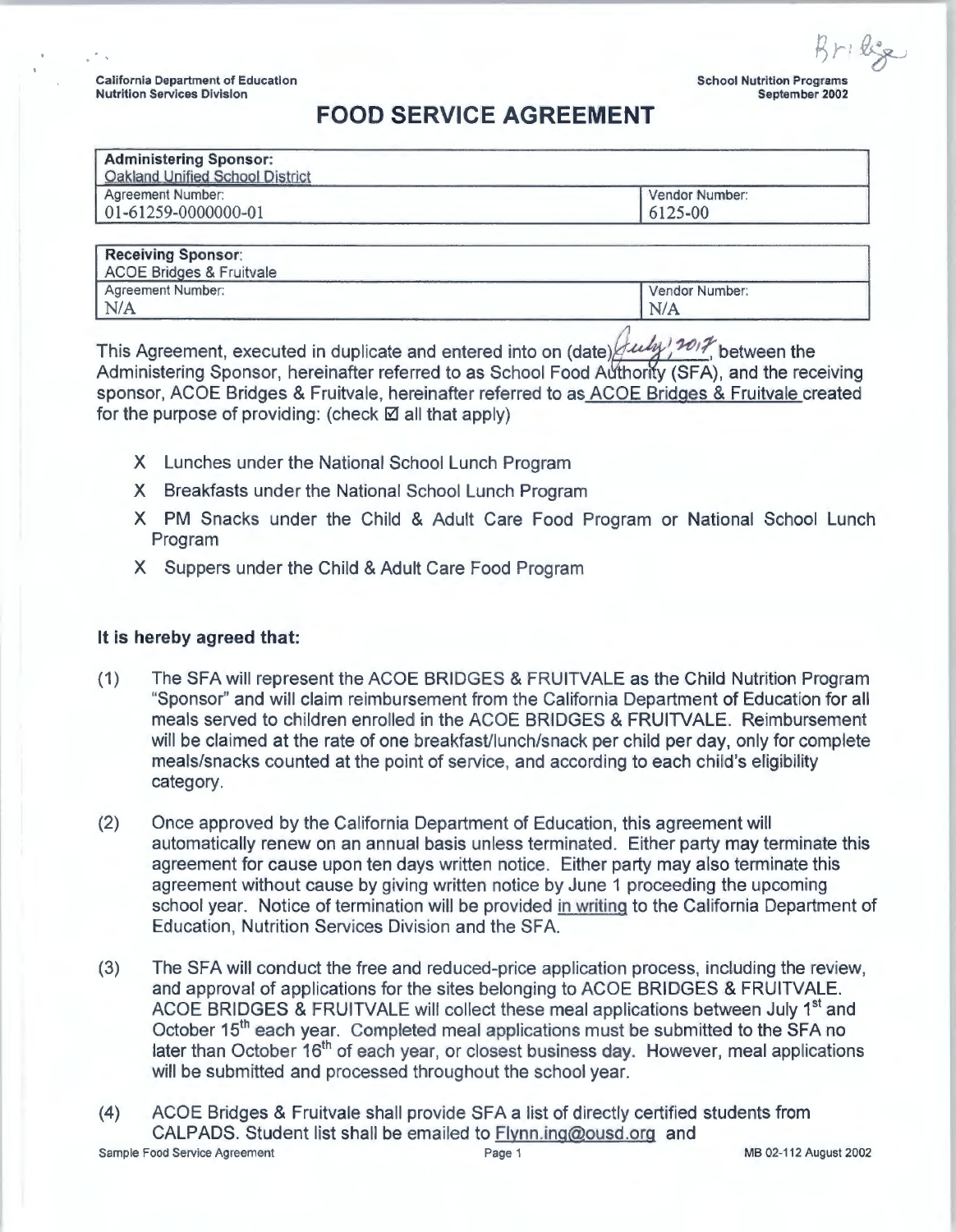Jennifer.lebarre@ousd.org prior to the start of the school year and as needed throughout the school year to identify students that should be receiving free meals as part of the direct certification program.

- (5) ACOE BRIDGES & FRUITVALE will create and update the student rosters and provide current lists in Excel to the SFA as soon as possible after changes occur via email to Flynn.ing@ousd.org and Jennifer.lebarre@ousd.org. In turn the SFA will create and update eligibility rosters and provide current lists to ACOE BRIDGES & FRUITVALE as soon as possible after changes occur.
- (6) If the SFA used/uses computerized POS (Point of Service) at ACOE BRIDGES & FRUITVALE for meal counting purposes, students will use the food services number provided by the SFA.
- (7) The SFA will perform the required daily and monthly edit checks .
- (8) The SFA shall be responsible for meal count accountability. ACOE BRIDGES & FRUITVALE shall support the SFA in these efforts by ensuring that the approved collection procedures are followed at all times. If ACOE BRIDGES & FRUITVALE directs SFA staff to not follow approved collection procedures, ACOE BRIDGES & FRUITVALE will be charged and shall pay SFA for all meals that the SFA is not able to claim due to noncompliance. ACOE BRIDGES & FRUITVALE will be charged and shall pay SFA at the paid student meal rates outlined in section 23.
- (9) ACOE BRIDGES & FRUITVALE will assume responsibility for any over-claims identified during a review or audit, and reimburse the State accordingly when ACOE BRIDGES & FRUITVALE staff completes the point-of-service meal counts.
- (10) The SFA will provide meals (breakfast, lunch, snack and supper) to ACOE BRIDGES & FRUITVALE that complies with the nutrition standards established by the United States Department of Agriculture for the menu requirements of the National School Lunch Program and Child & Adult Care Food Program.
- (11) The SFA will prepare the meals/snacks in the Oakland High Central Kitchen at 1023 MacArthur Blvd. , 874-3675. This preparation site will maintain the appropriate state and local health certifications for the facility.
- (12) Breakfast counts will be established by the  $2^{nd}$  week of school and that number of meals will be sent daily until ACOE BRIDGES & FRUITVALE notifies Oakland High. The After School Snack counts will be established by ACOE BRIDGES & FRUITVALE and will be sent as ordered until ACOE BRIDGES & FRUITVALE notifies Prescott Central Kitchen. The adjustment must be made 2-3 business days prior to effective date.
- (13) ACOE BRIDGES & FRUITVALE will be obligated to accept and pay for the number of meals requested (see # 23 for prices).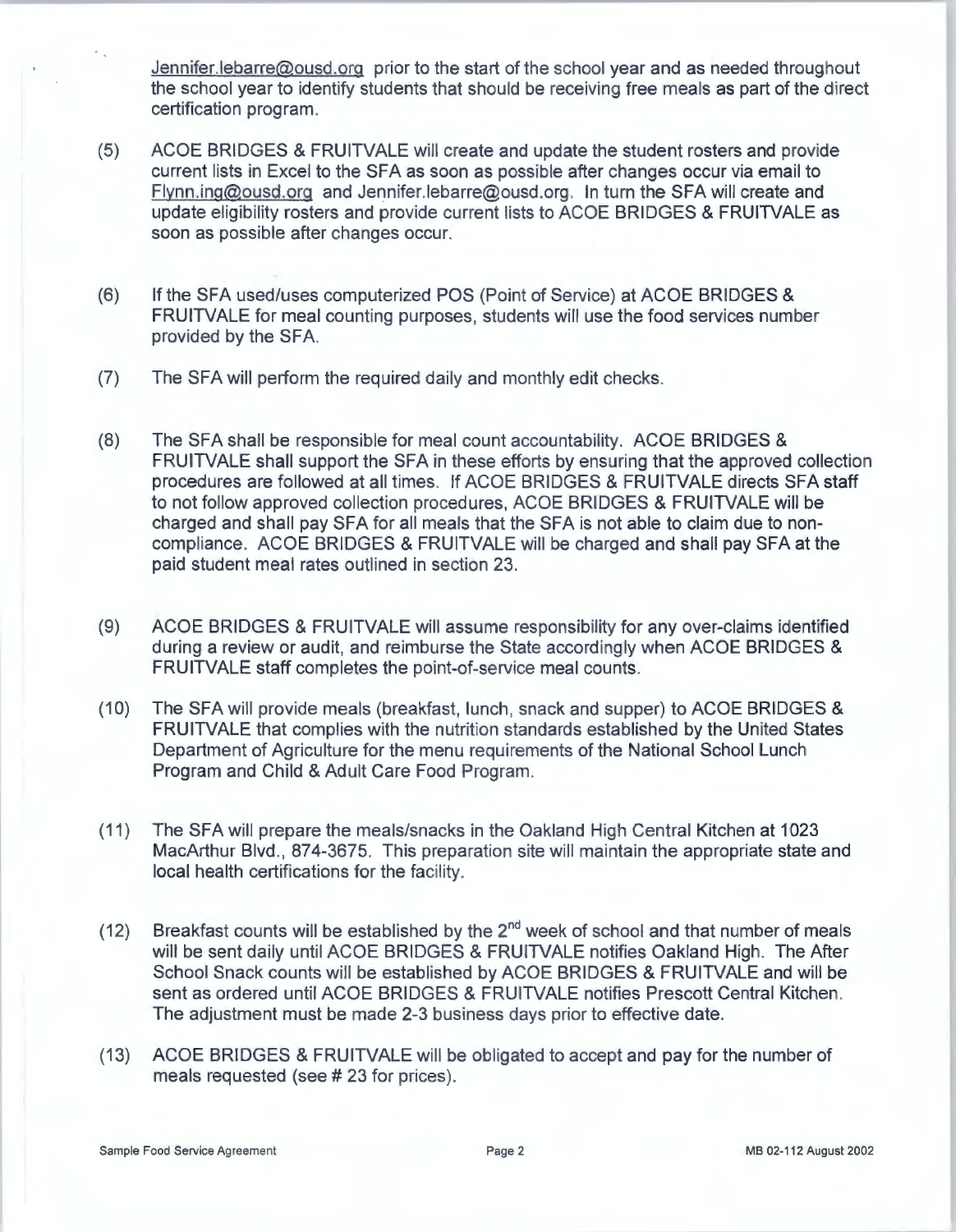- (14) The SFA will provide meals on days when the SFA is not open for business. However, the meals will be modified to bagged meals and staff will not be provided .
- (15) The SFA will provide all the equipment necessary to transport meals.
- (16) ACOE BRIDGES & FRUITVALE will provide all equipment for storage & preparation of meals once delivered.
- (17) The delivery of prepared meals will be no later than the day before service, unless otherwise agreed upon by the SFA and ACOE BRIDGES & FRUITVALE.
- (18) The SFA will provide staffing only if the number of meals supports the labor costs associated with meal service. This will be established and determined by the SFA based on SFA's staffing standards and requirements. If SFA determines that staffing cannot be provided, ACOE BRIDGES & FRUITVALE shall be responsible for all aspects of meal service, including but not limited to meal counting procedures. ACOE BRIDGES & FRUITVALE may also elect to pay the salary for SFA employee(s), with an hourly rate charged by the SFA that will cover all salary and benefits of SFA employee(s).
- (19) The SFA will be responsible for maintaining the proper temperature of the meals/snacks until they are served.
- (20) ACOE BRIDGES & FRUITVALE will return on a daily basis any and all property owned by the SFA.
- (21) The SFA will provide the necessary trays, dishes, utensils, straws, and napkins.
- (22) No later than one (1) week prior to the end of each month the SFA will provide to ACOE BRIDGES & FRUITVALE a monthly menu consisting of the meals/snacks to be served the following month. This menu will be made available online at www.ousd .org
- (23) The SFA will submit to ACOE BRIDGES & FRUITVALE itemized invoices for the meals/snacks. The invoices will be calculated using the following pricing: Breakfast Paid students: \$1 .50; Breakfast Reduced Students \$0.30; Lunch Paid students \$3.25; Lunch Reduced Students \$0.40. ACOE BRIDGES & FRUITVALE will submit payment to the SFA in such form as required by the SFA on or before the 15th day of the following month. Prices are subject to change annually at minimum and may increase during the school year based on food costs.
- (24) For all schools on Provision 2 or Community Eligibility Provision (CEP) the base year percentage will be used to determine the number of meals charged at the reduced and paid rate (Provision 2) or paid rate (CEP).
- (25) When requested by ACOE BRIDGES & FRUITVALE, the SFA will provide sack lunches for field trips that meet the meal pattern requirements. Sack lunches for field trips will be requested at least ten (10) school days in advance. The cost per sack lunch will be the same as for the regular lunch. ACOE BRIDGES & FRUITVALE is responsible for maintaining the appropriate temperature of lunches until served and for correct meal counting procedures. All meals ordered by ACOE BRIDGES & FRUITVALE, but not consumed, will be charged and payable to SFA at the paid student rate: \$1 .50 for Breakfast, \$3.25 for Lunch, and \$0.95 for Snack. ACOE BRIDGES & FRUITVALE will submit payment to the SFA in such form as required by the SFA on or before the 15th day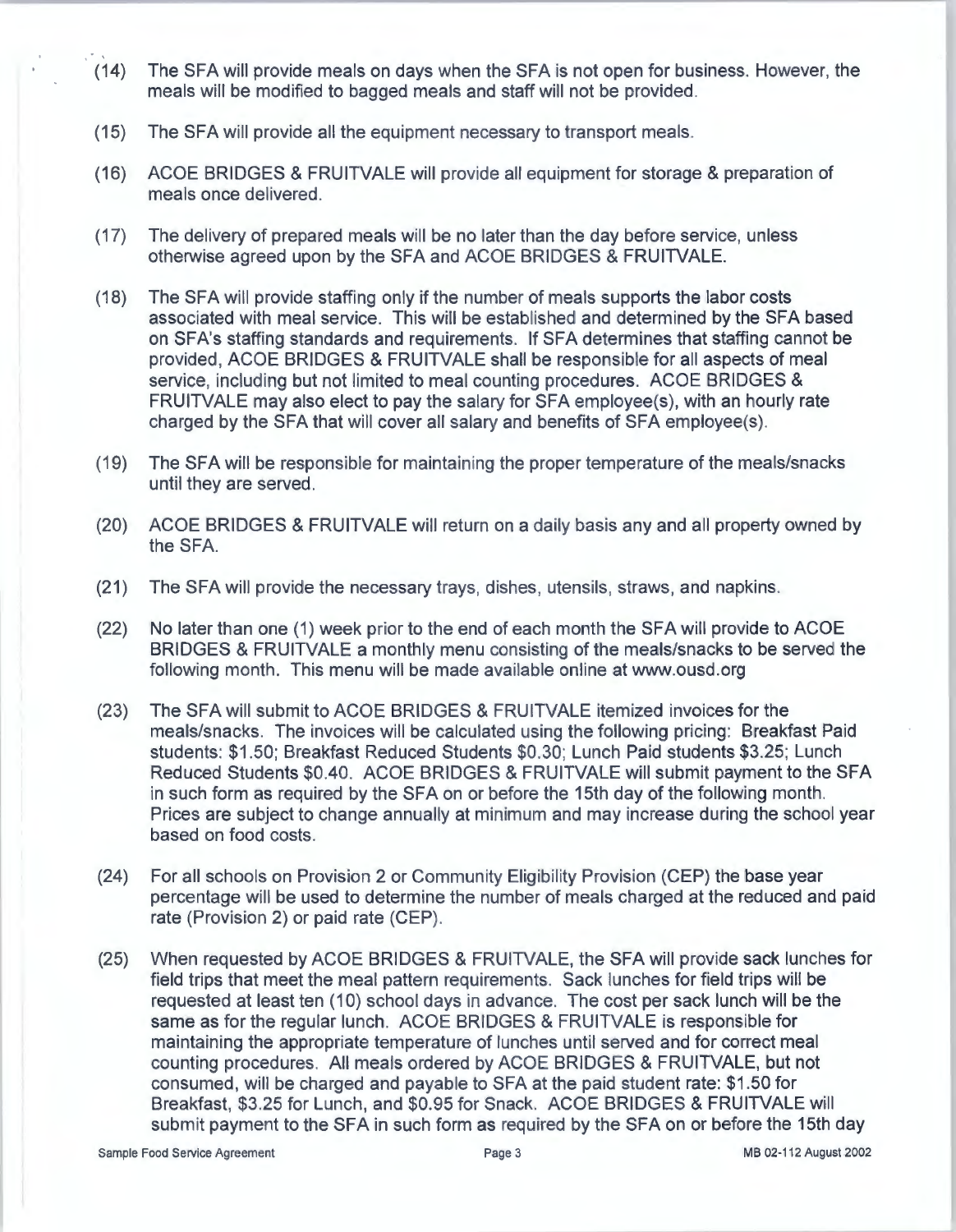of the month following the prior month's ordering and provision of meals. ACOE BRIDGES & FRUITVALE and the SFA agree that prices for meals are subject to change annually, at a minimum, as determined by the SFA, and may increase during the school year based on food costs, as determined by the SFA. ACOE BRIDGES & FRUITVALE agrees that the SFA may unilaterally change the prices for meals ordered by ACOE BRIDGES & FRUITVALE and payable to the SFA pursuant to this Agreement.

- (26) ACOE BRIDGES & FRUITVALE shall ensure compliance with Federal, State, and Local requirements related to competitive food sales. Specifically, ACOE BRIDGES & FRUITVALE agrees that any and all fundraisers will NOT take place during meal service and shall comply with Oakland Unified School District Wellness Policy nutrition guidelines. This includes, but is not limited to, student stores, clubs , and teacher- or parent-led fundraisers.
- (27) ACOE BRIDGES & FRUITVALE, in partnership with the SFA, establishes and supports a Share Table. Students shall be allowed to place unwanted food items from the meal served on the Share Table, and other students shall be allowed to take extra food, if needed, from the Share Table. ACOE BRIDGES & FRUITVALE shall ensure that all food is consumed by students in the cafeteria, however, students are allowed to take one fruit or vegetable from the cafeteria .
- (28) The gift or exchange of commodities is not permitted. Until students are served a meal/snack, all food remains the property of the SFA.
- (29) ACOE BRIDGES & FRUITVALE will indemnify and hold the SFA and its officers, employees, and agents harmless from any and all liability, cost, or expense incurred as a result of negligence on the part of ACOE BRIDGES & FRUITVALE.
- (30) ACOE BRIDGES & FRUITVALE will keep and maintain liability insurance, including extended coverage for product liability in an amount no less than \$1,000.000 for each occurrence and will provide the SFA with a certificate evidencing insurance in the amount, naming the SFA as an additional insured and specifying that the coverage will not be canceled or modified without 30 days prior written notice to the SFA.
- (31) The SFA will indemnify and hold ACOE BRIDGES & FRUITVALE and its officers, employees, and agents harmless from any and all liability, cost, or expense incurred as a result of negligence on the part of the SFA.
- (32) The SFA will keep and maintain liability insurance, including extended coverage for product liability in an amount no less than \$1,000,000 for each occurrence and will provide ACOE BRIDGES & FRUITVALE with a certificate evidencing insurance in the amount, naming ACOE BRIDGES & FRUITVALE as an additional insured and specifying that the coverage will not be canceled or modified without 30 days prior written notice to ACOE BRIDGES & FRUITVALE. The parties agree that SFA is permissibly self-insured and shall provide evidence thereof to ACOE BRIDGES & FRUITVALE upon request.
- (33) Both parties will comply with all applicable federal, state, and local statutes and regulations with regard to the preparation and service of National School Lunch Program and Child & Adult Care Food Program meals, including, but not limited to, all applicable regulations relating to the overt identification of needy pupils, the nutritional content of meals, and nondiscrimination. All records maintained by both parties shall be open and available to inspection by Federal, State, and local authorities in accordance with applicable statutes and regulations.